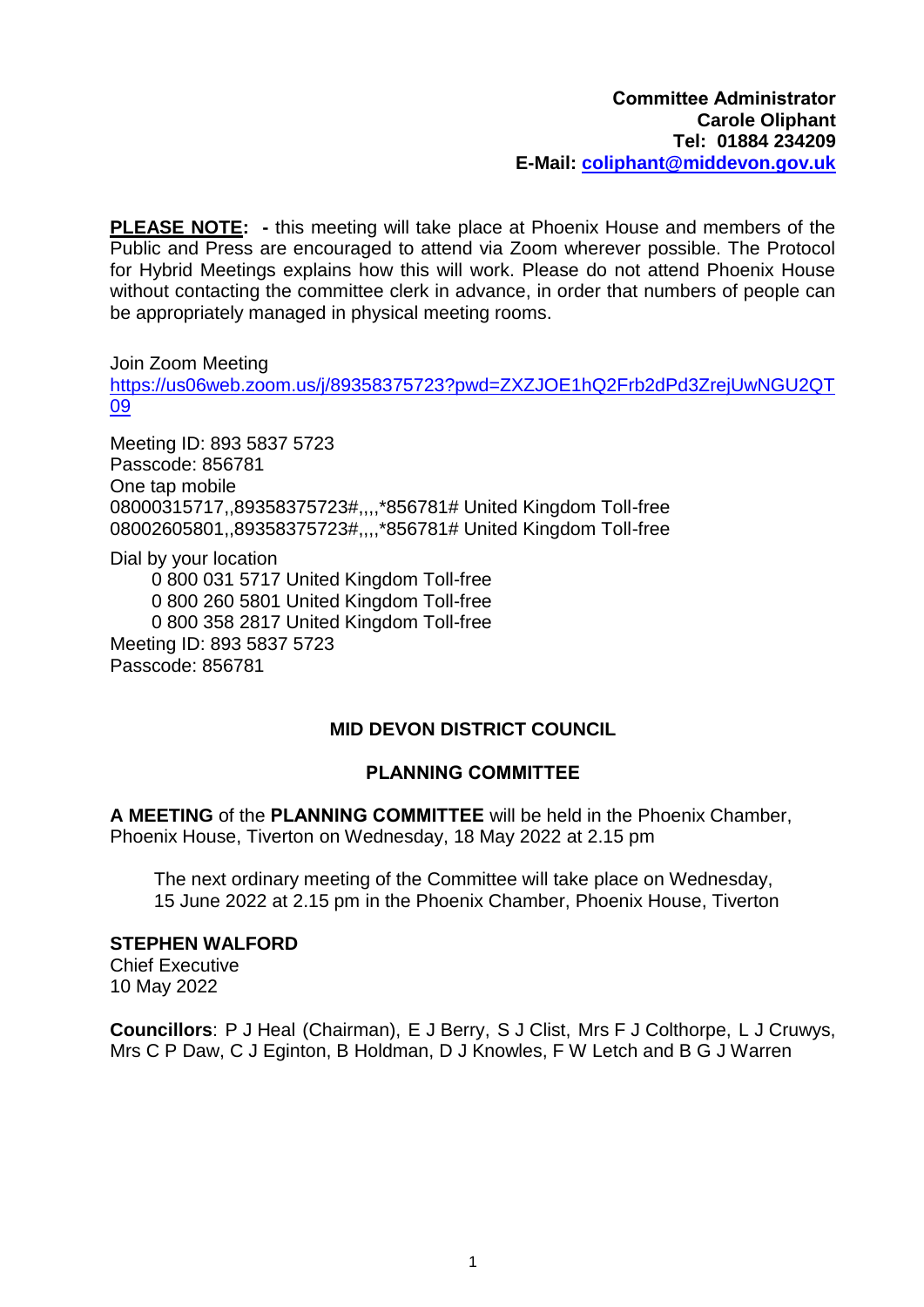# **A G E N D A**

## **MEMBERS ARE REMINDED OF THE NEED TO MAKE DECLARATIONS OF INTEREST PRIOR TO ANY DISCUSSION WHICH MAY TAKE PLACE**

1 **ELECTION OF CHAIRMAN (CHAIRMAN OF COUNCIL IN THE CHAIR)** 

To elect a Chairman for the municipal year

2 **ELECTION OF VICE CHAIRMAN** 

To elect a Vice Chairman for the municipal year

## 3 **APOLOGIES AND SUBSTITUTE MEMBERS**

To receive any apologies for absence and notices of appointment of substitute

#### 4 **PUBLIC QUESTION TIME**

To receive any questions relating to items on the agenda from members of the public and replies thereto.

Note: A maximum of 30 minutes is allowed for this item.

5 **DECLARATION OF INTERESTS UNDER THE CODE OF CONDUCT**  To record any interests on agenda matters

#### 6 **MINUTES OF THE PREVIOUS MEETING** *(Pages 5 - 10)*

To consider whether to approve the minutes as a correct record of the meeting held on 20<sup>th</sup> April 2022.

#### 7 **CHAIRMAN'S ANNOUNCEMENTS**

To receive any announcements the Chairman may wish to make.

8 **WITHDRAWALS FROM THE AGENDA**  To report any items withdrawn from the agenda

# 9 **THE PLANS LIST** *(Pages 11 - 42)*

To consider the planning applications contained in the list.

- 10 **MAJOR APPLICATIONS WITH NO DECISION** *(Pages 43 - 44)* List attached for consideration of major applications and potential site visits.
- 11 **APPEAL DECISIONS** *(Pages 45 - 46)* To receive for information a list of recent appeal decisions

#### Covid-19 and meetings

From 7 May 2021, the law requires all councils to hold formal meetings in person. However, the Council is also required to follow government guidance about safety during the pandemic. The Council will enable all people to continue to participate in meetings via Zoom.